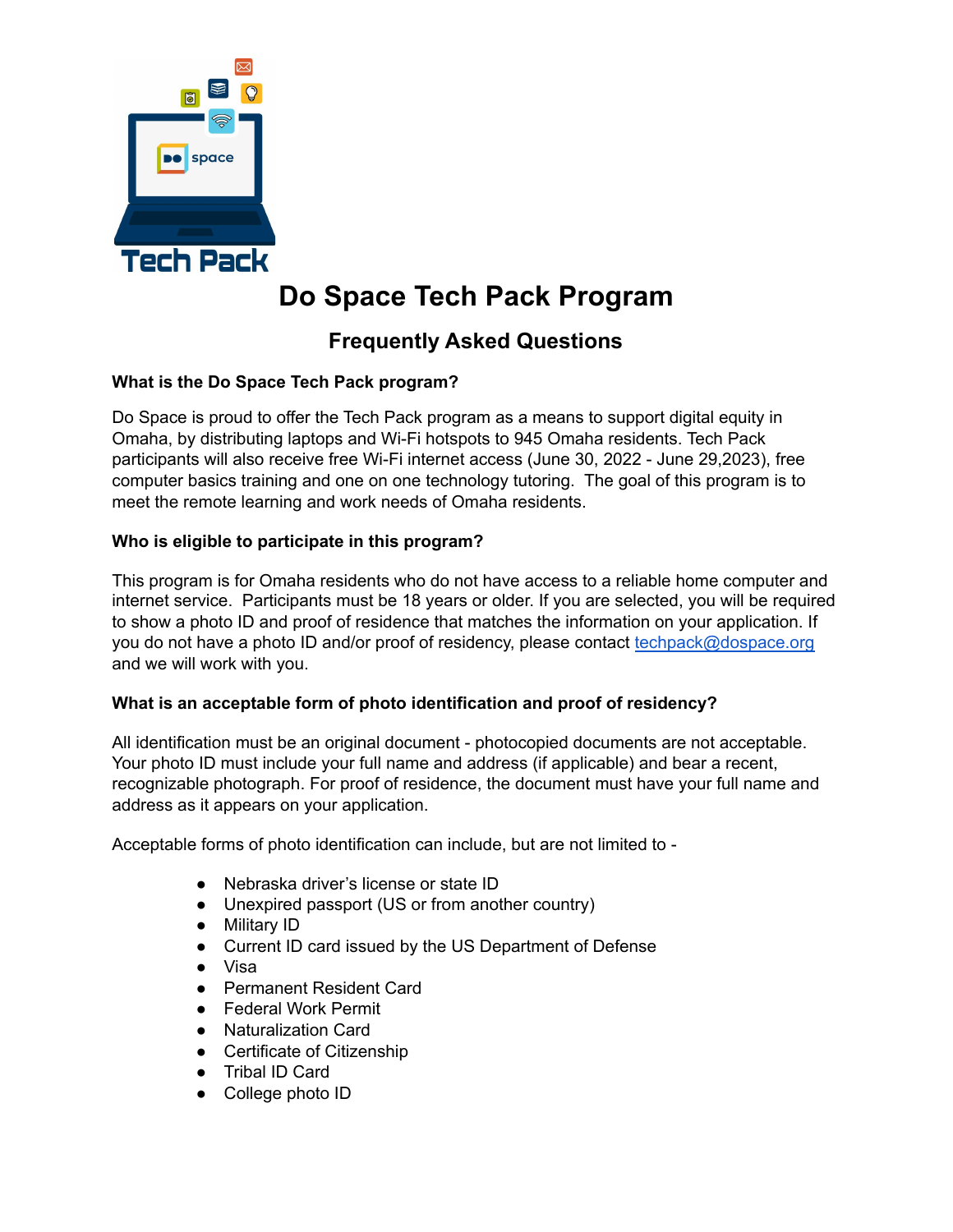

Acceptable forms of proof of residency can include, but are not limited to -

- Payment statements (with full name and address)
- Financial documents
- Health Insurance Card
- State tax form
- Military records
- W2 forms, property tax receipts, etc.
- Printout of benefits statements, etc.

# **Which area codes are eligible to participate in this program?**

The Omaha Metro area is defined by these counties: Douglass, Sarpy, Washington, Cass, and Saunders counties in Nebraska, Pottawattamie and Harrison counties in Iowa.

#### **What do participants receive?**

Participants will receive one (1) laptop, (1) Kajeet mobile hotspot, Wi-Fi internet access June 30, 2022 - June 29, 2023, free technology tutoring, and computer basic courses.

# **How much does this program cost?**

This program is FREE.

#### **Do I have to pay for the internet service?**

No, Wi-Fi internet access will be provided free of charge between June 30, 2022 - June 29, 2023.

# **Are there any data limits on the hotspots?**

No, the hotspots contain unlimited data. An indicator is present on the device with a countdown from 50 GB that resets on a monthly basis. Even if the data count reaches 0 GB, the internet will still be available.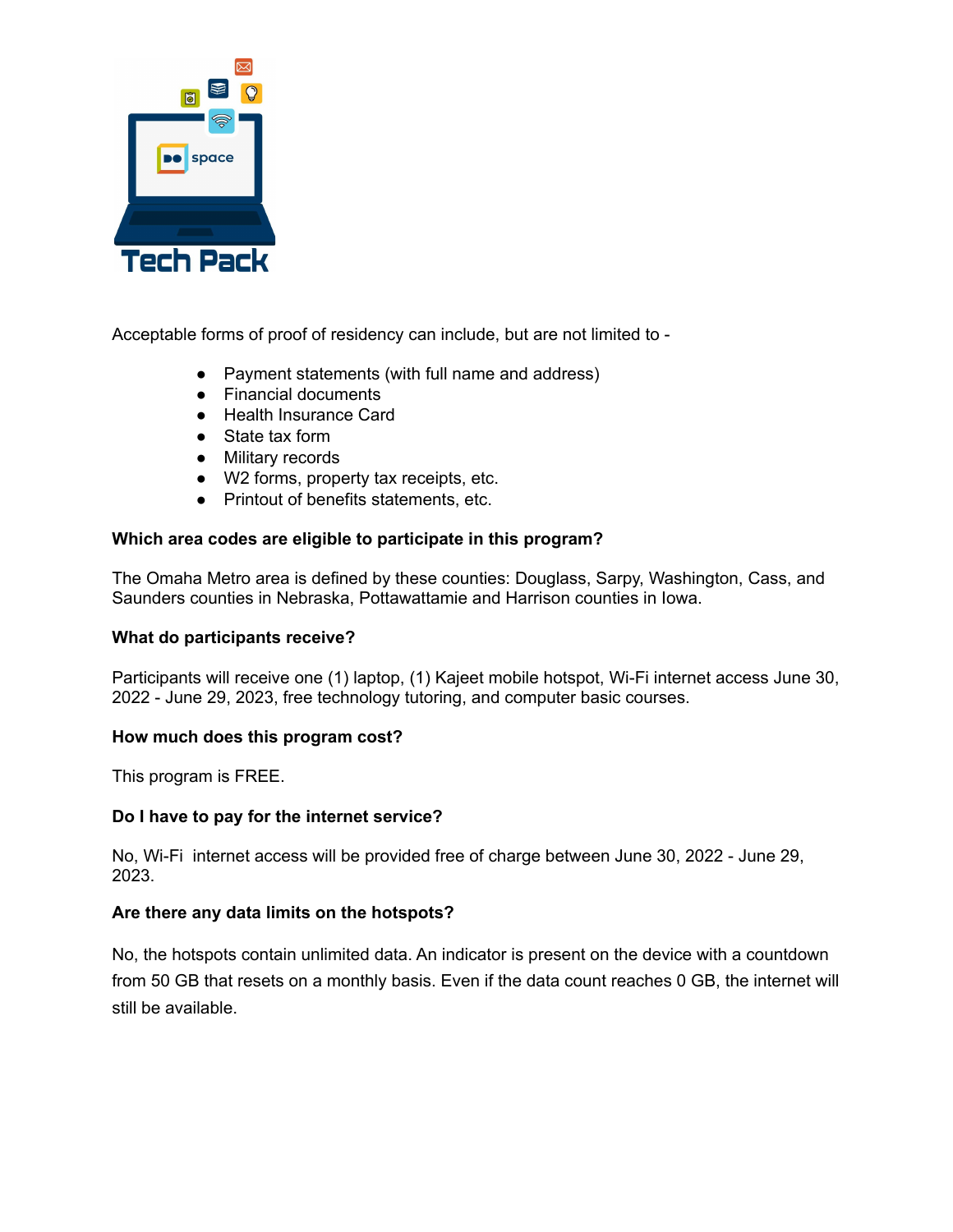

# **Will content be filtered?**

The Wi-Fi service is compliant with the Children's Internet Protection Act (CIPA) and as a result some sites may be blocked. Additionally, entertainment sites such as Hulu and Netflix are also blocked.

# **How long is the program?**

The program will run June 30, 2022 - June 29, 2023.

# **Do I have to be a Do Space member to participate?**

Yes, eligible participants must be Do Space members. Do Space membership is [free.](https://account.dospace.org/cgi-bin/koha/opac-memberentry.pl#)

#### **Can multiple people in my household apply?**

Yes, a maximum of two people per household is eligible to apply.

#### **When will participants be selected?**

Selected participants will be notified on a rolling basis until all positions are filled.

#### **If selected, how will I receive my laptop and mobile hotspot?**

Each participant must attend an orientation session. The laptop and mobile hotspot will be distributed during the orientation. Orientation sessions will be held throughout the month of June.

#### **When will applications open?**

May 17, 2022

#### **When will applications close?**

June 30, 2022